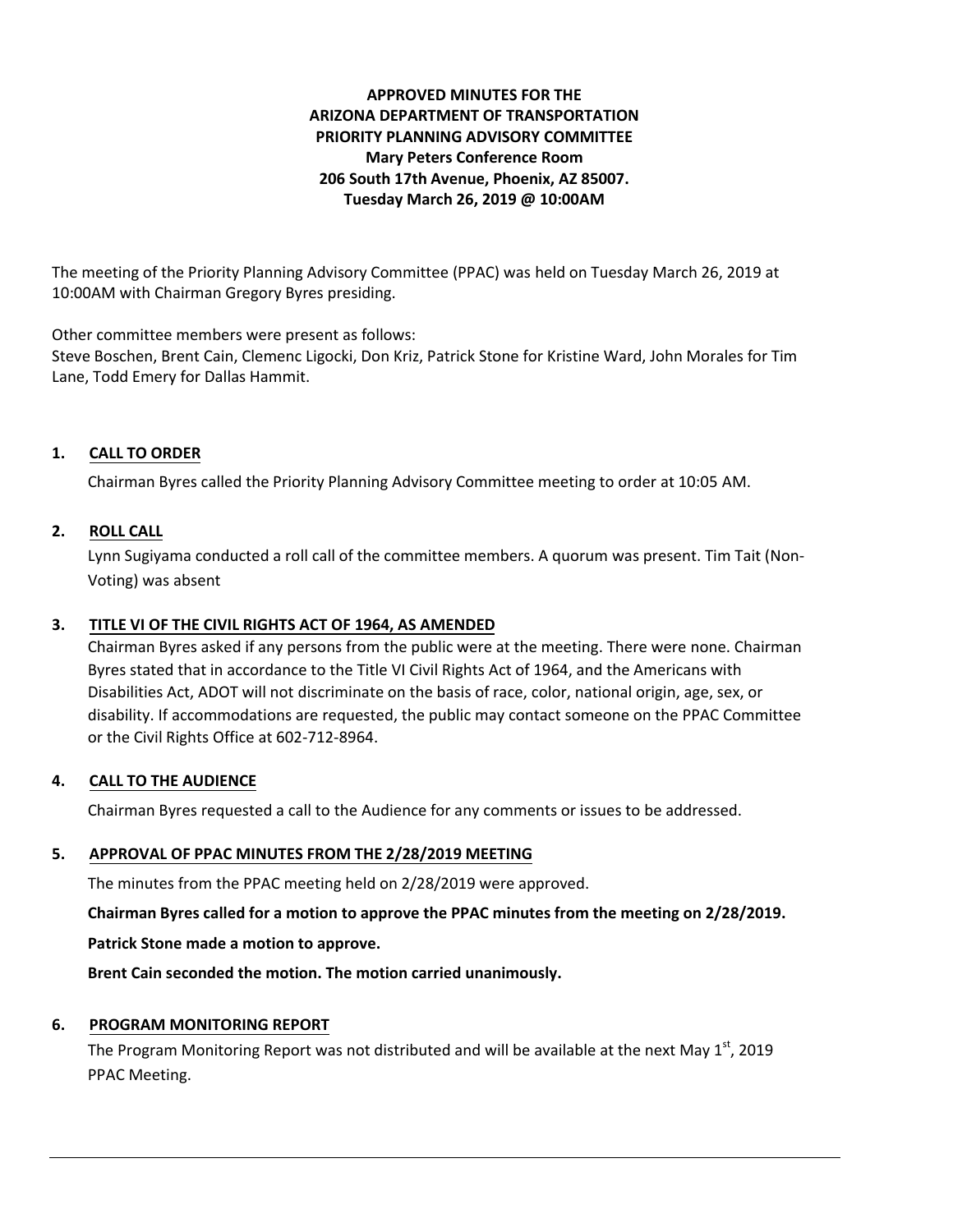## **7. 2019-2024 TRANSPORTATION FACILITIES CONSTRUCTION: DISCUSSION AND POSSIBLE ACTION ON PROGRAM & PROJECT MODIFICATIONS**

| $7-1$ | Route & MP:                | SR 77 @ MP 134.5               |
|-------|----------------------------|--------------------------------|
|       | <b>Project Name:</b>       | <b>GILA RIVER BRIDGE</b>       |
|       | Type of Work:              | CONSTRUCT BRIDGE REPLACEMENT   |
|       | County:                    | Pinal                          |
|       | District:                  | Southeast                      |
|       | Schedule:                  |                                |
|       | Project:                   | H841601C TIP#: 16316           |
|       | <b>Project Manager:</b>    | Derek Boland                   |
|       | <b>Program Amount:</b>     | \$0                            |
|       | <b>New Program Amount:</b> | \$16,810,000                   |
|       | <b>Requested Action:</b>   | Establish construction project |

**Item 7-1 was presented by: Vivian Li Chairman called for a motion to approve item 7-1. Steve Boschen made the motion to approve. Barry Crockett seconded the motion. Motion carried unanimously**

| $7-2$ | Route & MP:                |                                           |
|-------|----------------------------|-------------------------------------------|
|       | <b>Project Name:</b>       | <b>Pump Station Decision Support Tool</b> |
|       | Type of Work:              | Lifecycle Planning                        |
|       | County:                    | Statewide                                 |
|       | District:                  |                                           |
|       | Schedule:                  |                                           |
|       | Project:                   | M712301X TIP#: 101027                     |
|       | <b>Project Manager:</b>    | Illya Riske                               |
|       | <b>Program Amount:</b>     | \$0                                       |
|       | <b>New Program Amount:</b> | \$160,000                                 |
|       | <b>Requested Action:</b>   | Establish new project.                    |

**Item 7-2 was presented by: Illya Riske Chairman called for a motion to approve item 7-2. Brent Cain made the motion to approve. Steve Boschen seconded the motion. Motion carried unanimously**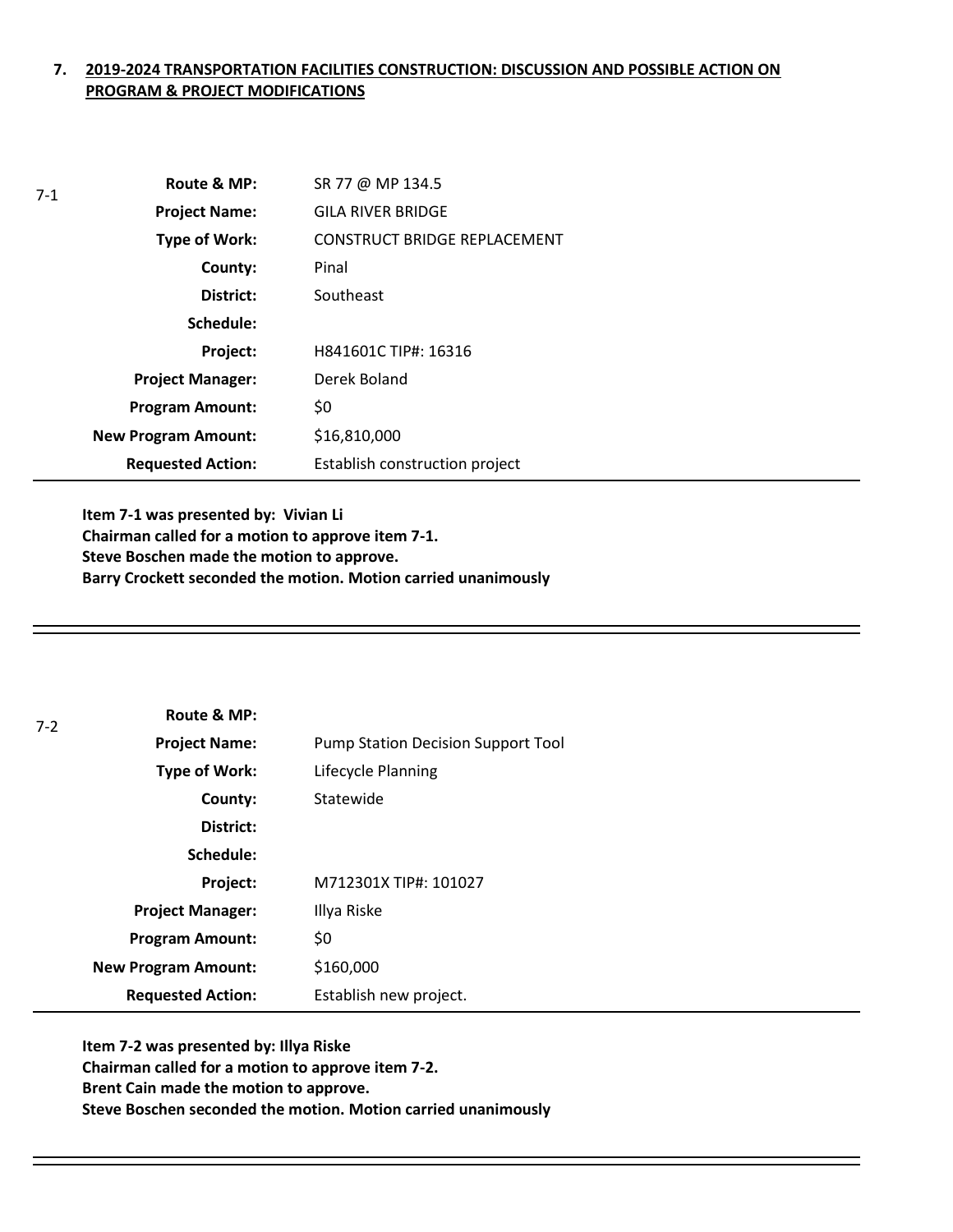|  | Route & MP:                | Local Road                                                  |  |
|--|----------------------------|-------------------------------------------------------------|--|
|  | <b>Project Name:</b>       | 29th Ave S of Thomas & 44th Ave S of Camelback RR crossings |  |
|  | <b>Type of Work:</b>       | Surface upgrade                                             |  |
|  | County:                    | Maricopa                                                    |  |
|  | District:                  | Central                                                     |  |
|  | Schedule:                  | FY 20.                                                      |  |
|  | Project:                   | T015501D TIP#: 101030                                       |  |
|  | <b>Project Manager:</b>    | Jane Gauger                                                 |  |
|  | <b>Program Amount:</b>     | \$0                                                         |  |
|  | <b>New Program Amount:</b> | \$25,000                                                    |  |
|  | <b>Requested Action:</b>   | Establish a new project.                                    |  |

**Item 7-3 was presented by: Jane Gauger Chairman called for a motion to approve item 7-3. Steve Boschen made the motion to approve. Todd Emery seconded the motion. Motion carried unanimously**

| $7-4$ | Route & MP:                | Local Road                                                  |
|-------|----------------------------|-------------------------------------------------------------|
|       | <b>Project Name:</b>       | 29th Ave S of Thomas & 44th Ave S of Camelback RR crossings |
|       | Type of Work:              | Surface upgrade                                             |
|       | County:                    | Maricopa                                                    |
|       | District:                  | Central                                                     |
|       | Schedule:                  |                                                             |
|       | Project:                   | T015501X TIP#: 101030                                       |
|       | <b>Project Manager:</b>    | Jane Gauger                                                 |
|       | <b>Program Amount:</b>     | \$0                                                         |
|       | <b>New Program Amount:</b> | \$150,000                                                   |
|       | <b>Requested Action:</b>   | Establish a new construction project.                       |
|       |                            |                                                             |

**Item 7-4 was presented by: Jane Gauger Chairman called for a motion to approve item 7-4. Steve Boschen made the motion to approve. Todd Emery seconded the motion. Motion carried unanimously**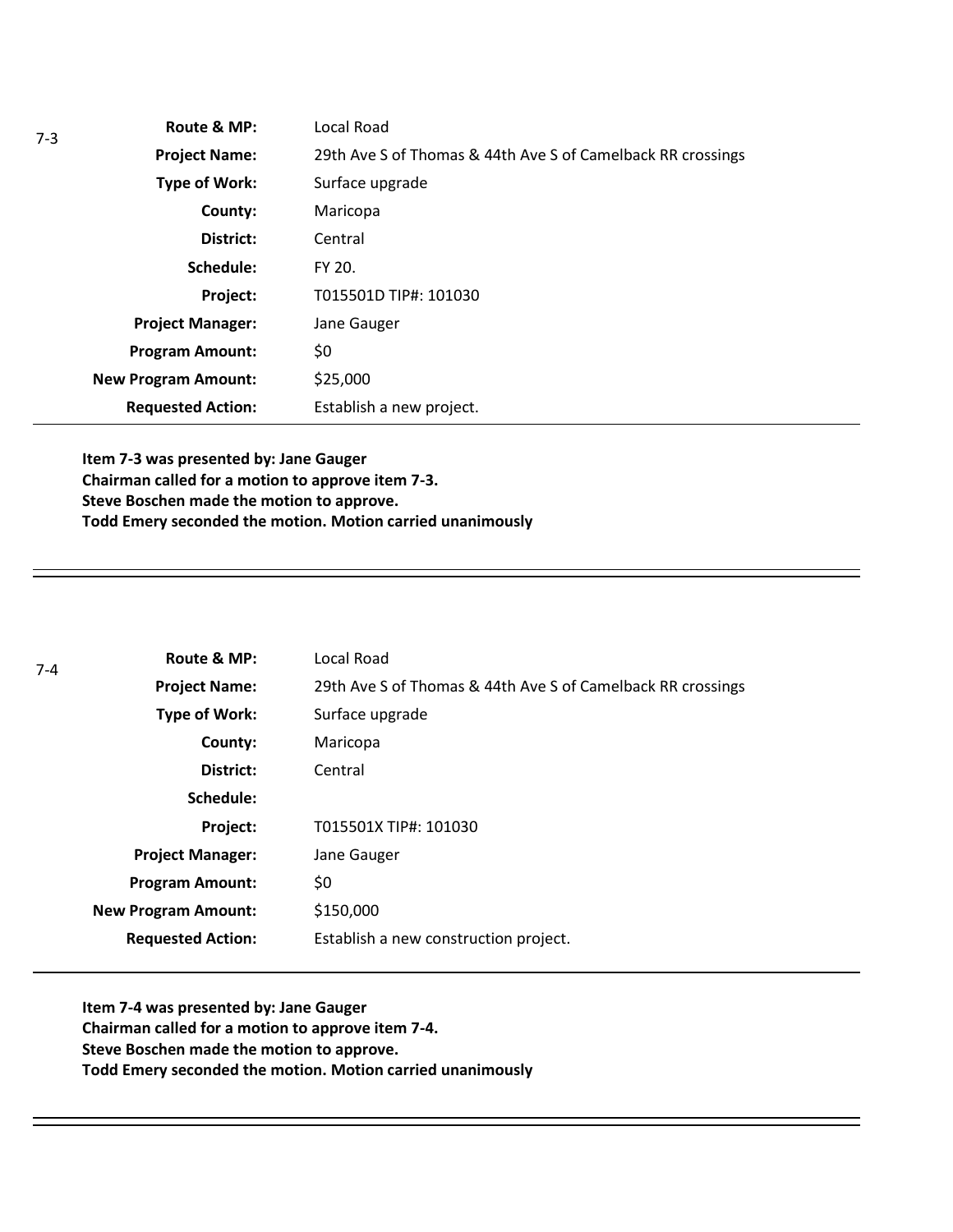| Route & MP:                | US 160 @ MP 342.0             |
|----------------------------|-------------------------------|
| <b>Project Name:</b>       | IR 6731 - SR 98               |
| <b>Type of Work:</b>       | <b>CONSTRUCT BUS PULLOUTS</b> |
| County:                    | Coconino                      |
| District:                  | Northcentral                  |
| Schedule:                  | FY 2019                       |
| Project:                   | F005901C TIP#: 8395           |
| <b>Project Manager:</b>    | Vivian Li                     |
| <b>Program Amount:</b>     | \$500,000                     |
| <b>New Program Amount:</b> | \$650,000                     |
| <b>Requested Action:</b>   | Increase construction budget. |

**Item 7-5 was presented by: Vivian Li Chairman called for a motion to approve item 7-5. Steve Boschen made the motion to approve. Barry Crockett seconded the motion. Motion carried unanimously**

8-1. AIRPORT NAME: Bisbee Douglas International SPONSOR: Cochise County AIRPORT CATEGORY: Public GA SCHEDULE: FY 2019-2023 PROJECT #: E9M2B PROGRAM AMOUNT: \$0 PROJECT MANAGER: Margie Cerda PROJECT DESCRIPTION: Reconstruct Rwy 17-35 Edge Lights and Upgrade Electrical Vault REQUESTED ACTION: Aeronautics State funding to match FAA AIP 012 FUNDING SOURCES: **FAA** \$55,500.00 **Sponsor**  $\frac{1}{2}$  \$ 2,725.00 **State**  $\begin{array}{ccc} 52,724.00 \end{array}$ *Total Program* \$ 60,949.00

**Item 8-1 was presented by: Margie Cerda Chairman called for a motion to approve Item 8-1. Patrick Stone made the motion to approve.**

**Don Kriz seconded the motion. Motion carried unanimously**